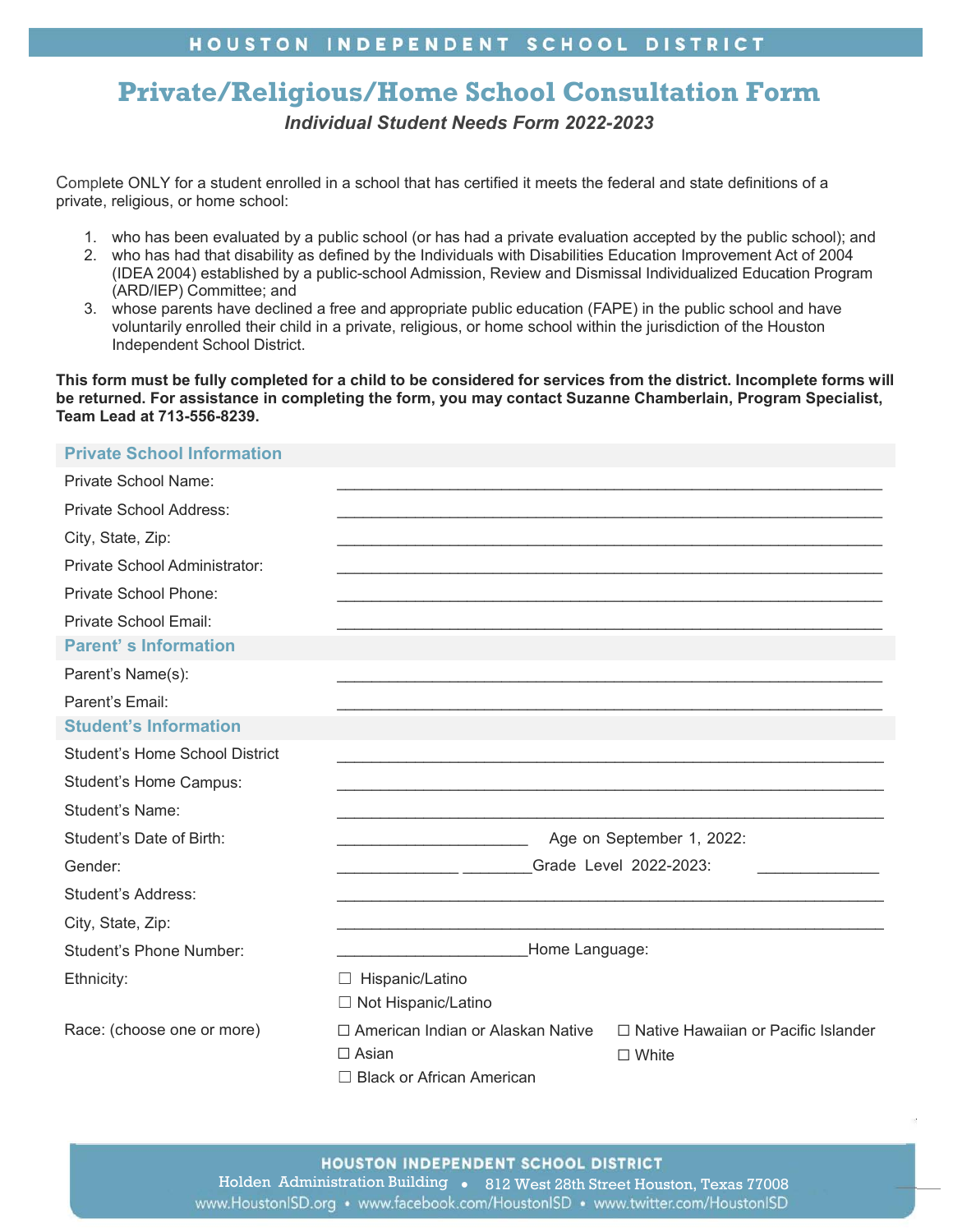## HOUSTON INDEPENDENT SCHOOL DISTRICT

| Last Public-School Evaluation Date*:                     | Last ARD/IEP Meeting*:             |  |
|----------------------------------------------------------|------------------------------------|--|
| Last Public-School Evaluation<br>District <sup>*</sup> : | Last ARD/IEP Meeting<br>District*: |  |
| IDEA Identified Disability**:                            |                                    |  |

\*A student must have a current public-school evaluation (within three years) and an initial ARD/IEP committee meeting in order to establish eligibility for special education services.

\*\*Disabilities covered by IDEA 2004 include autism, auditory impairment, deaf/blindness, emotional disturbance, learning disability, intellectual disability, multiple disabilities, orthopedic impairment, other health impairment, speech impairment, traumatic brain injury, visual impairment, and 3 - 5-year-old non-categorical early childhood disability.

#### **Evaluations other than by a public school:**

| Type:    | Date: |       |
|----------|-------|-------|
| Results: |       |       |
| Type:    |       | Date: |
| Results: |       |       |

#### **Services the student previously received to address the need posed by the disability:**

| Location:                           |  |
|-------------------------------------|--|
| Nature of Services:                 |  |
| Name of Certified Service Provider: |  |

#### **Present level of instruction:**

Does the student participate in the grade-level curriculum provided to non-disabled students in the following areas of instruction?

| $\Box$ Reading          | □ Language Arts | $\Box$ Math           |
|-------------------------|-----------------|-----------------------|
| $\Box$ Written Language | $\Box$ Science  | $\Box$ Social Studies |

How does the identified disability affect the student's ability to be involved and progress in the general curriculum?

| On what grade level does the student currently function in the following areas of instruction? |  |                   |  |                 |  |
|------------------------------------------------------------------------------------------------|--|-------------------|--|-----------------|--|
| Reading:                                                                                       |  | Written Language: |  | Language Arts:  |  |
| Math:                                                                                          |  | Science:          |  | Social Studies: |  |

#### **Participation in District Services:**

Do you recommend this student for participation in the District's special education services?

☐ Yes

 $\Box$  No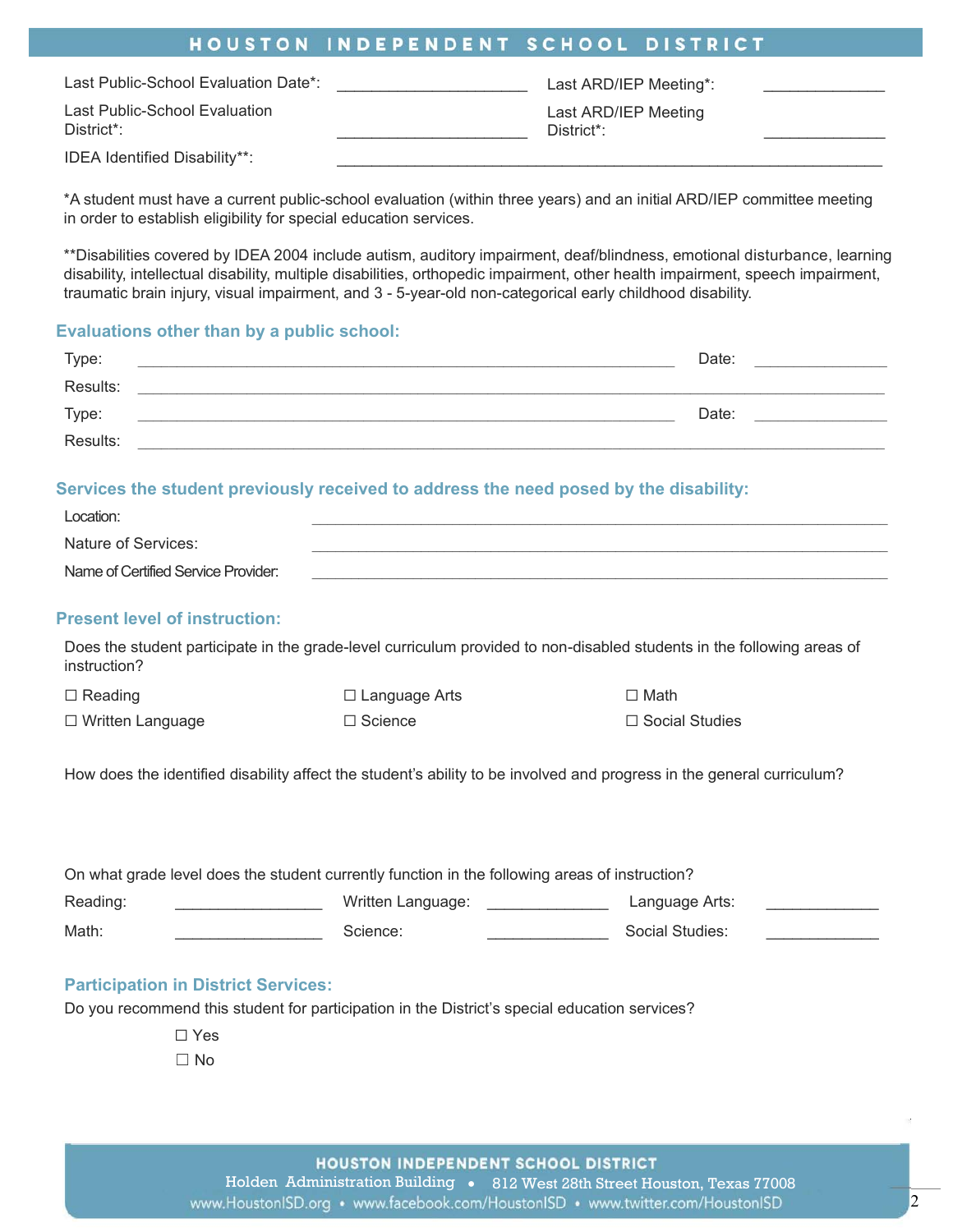## HOUSTON INDEPENDENT SCHOOL DISTRICT

If yes, please indicate recommended services: (Examples: Speech Therapy, Consultation, Staff Development)

Recommended Services:

If the service you have recommended is provided, is there any reason the student's behavior may interfere with the delivery service?

☐ Yes

☐ No

If yes, please explain:

Does this student have limited English proficiency?

☐ Yes ☐ No

If yes, please explain how this could interfere with the delivery of the service you have recommended:

Is this student blind or visually impaired?

☐ Yes

 $\Box$  No

If yes, please describe the student's instruction in and use of Braille:

Is this student deaf or hard of hearing?

☐ Yes ☐ No

If yes, please describe the language and communication needs of the student:

Has a public-school evaluation documented this student needs equipment or technology to benefit from the service you have recommended?

☐ Yes

☐ No

If yes, please explain why the equipment or technology is needed and what type of equipment or technology is needed:

HOUSTON INDEPENDENT SCHOOL DISTRICT Holden Administration Building • 812 West 28th Street Houston, Texas 77008 www.HoustonISD.org • www.facebook.com/HoustonISD • www.twitter.com/HoustonISD